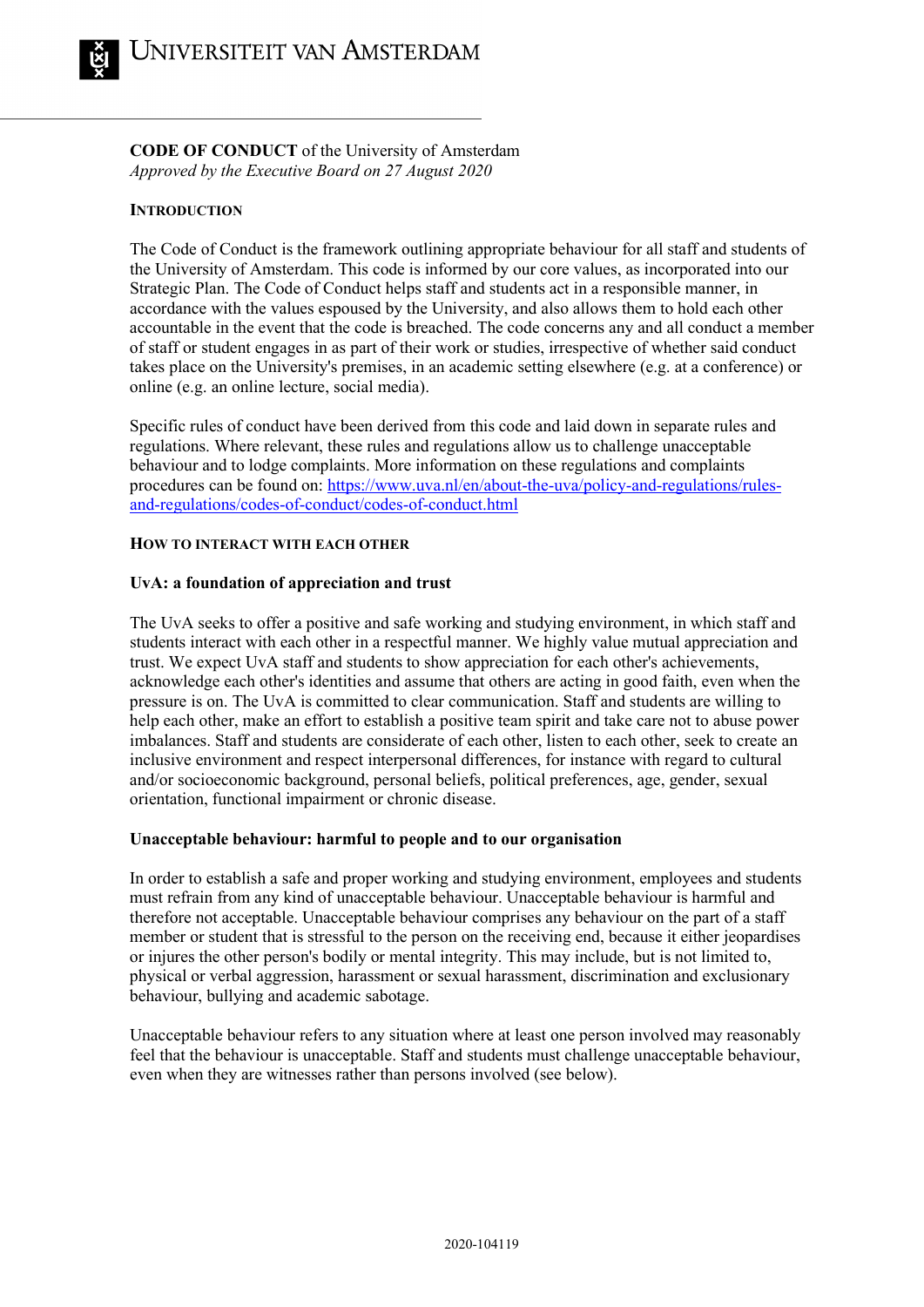# **ROLES**

**Staff**

## **Basic principle: all members of staff have a professional attitude**

A professional attitude is informed by integrity, diligence and expertise, regardless of what capacity a member of staff is acting in, both in collaborating with their colleagues and in their interactions with their students. We expect everyone who performs any activities at the UvA, regardless of whether they are employed by the UvA, to have such an attitude. Members of staff are aware of the UvA's role in society.

Members of staff take great care not to misuse the University's resources, such as equipment, the computer network, the library, lecture rooms and other shared facilities. In so doing, they comply with applicable regulations.

In certain situations, members of staff may be bystanders, i.e. people who have witnessed unacceptable behaviour. Bystanders play a crucial role in reducing unacceptable behaviour, either by talking directly to the person responsible for the unacceptable behaviour or by seeking help from a third party (click here for an overview of whom to contact if you have something you wish to report: [Staff,](https://www.uva.nl/en/shared-content/subsites/extranet/en/a-z/social-safety/social-safety.html) [Students\)](https://www.uva.nl/en/shared-content/studentensites/uva-studentensite/en/az/social-safety/social-safety.html). The UvA encourages bystanders to report misconduct and follows up on all reports it receives, without exception.

In performing their academic duties, our staff ensure that they conduct their research in a careful manner. Academics are familiar with the Netherlands Code of Conduct for Research Integrity (2018) and act in accordance with said Code of Conduct.

## **Expected behaviour of lecturers, supervisors and PhD supervisors**

All members of staff who are engaged in teaching (ranging from student assistants to full professors) treat students with respect. They are aware of the dependence and the power imbalance inherent in their relationships with their students and do not use these to their own advantage; they do not violate their students' privacy. Mutual respect is paramount. Lecturers ensure social safety during their lectures and seminars, both when teaching in a classroom and when teaching online. Lecturers remember that they are role models and adhere to the values and manners laid down in this Code of Conduct, both in their speech and in their behaviour, which also means that they are proactive in identifying unacceptable behaviour and take action to put a stop to inappropriate or unacceptable behaviour.

The relationship between PhD candidates and their supervisors is similarly fraught with dependence and power imbalance. Supervisors are always mindful of this fact and do not use it to their own advantage. The collaboration between PhD candidates and their supervisors is characterised by mutual respect and a professional attitude in their interactions.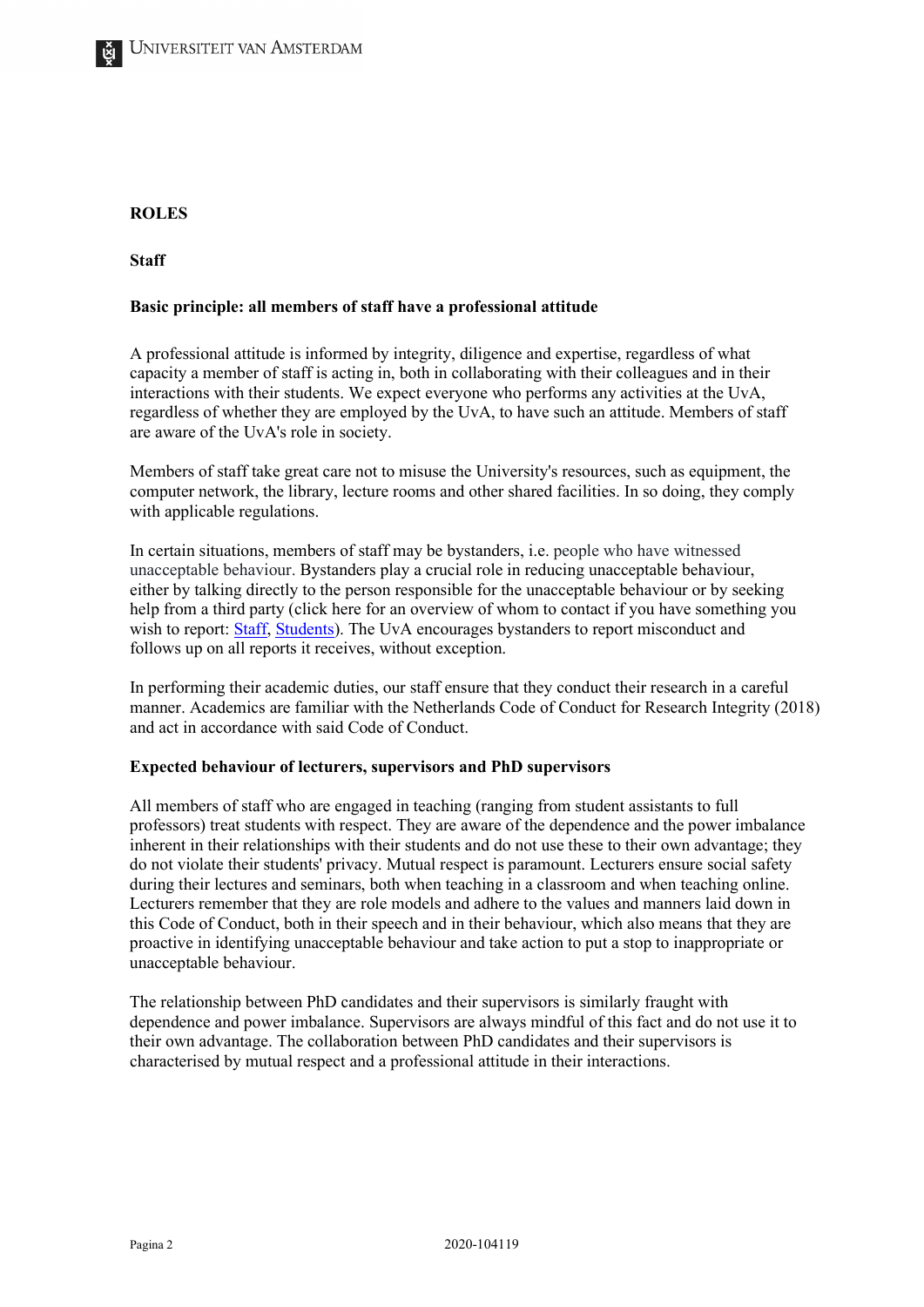#### **Role of supervisors**

The person supervising a department, team or unit serves as a role model in terms of their conduct. Supervisors are mindful of the dependence and the power imbalance inherent in their relationships with their team members and never use these to their own advantage, particularly in situations in which their assessment is critical to an employee's next career move. Supervisors ensure that they do not mix personal and professional relationships and that there are no conflicts of interest. They play a key role in ensuring and promoting a positive working environment. They regularly enquire about the atmosphere on the work floor and call to task any members of staff who are guilty of unacceptable or inappropriate behaviour. This means that supervisors are open and approachable, request feedback, able to recognise and discuss unacceptable behaviour and able to intervene in such a way as to stop unacceptable or inappropriate behaviour and improve the working environment in the long term.

Supervisors who receive a report on unacceptable behaviour always take such reports seriously; supervisors assume responsibility, treat both the person filing the complaint and the person whom the complaint concerns respectfully and implement appropriate measures, while always giving the person who filed the complaint the appropriate level of protection.

### **Relationships with colleagues**

Members of staff who, in addition to having a professional relationship with a colleague, are in a romantic or family relationship with them always act professionally and objectively and are aware of the risks such private relationships pose to their integrity. They must report to their supervisor any situations in which they are working in a hierarchical or other relationship with their partner or relative, as well as any other private relationships that might jeopardise their ability to act professionally and objectively. Their supervisor may then make the appropriate arrangements, in consultation with the other person's supervisor where necessary. Members of staff who are in a romantic or family relationship with a colleague are not allowed to assess or monitor each other's work, perform certification for each other or authorise each other to do anything requiring authorisation. The same applies to members of staff who are in a position where one person is financially dependent on another person. Lecturers and supervisors ensure that they do not mix personal and professional relationships with their students and PhD students.

### **Proper conduct with regard to ancillary activities**

Any member of staff who performs ancillary activities on top of their work at the University must provide transparency on these ancillary activities and must refrain from any activities that might damage the interests or reputation of the University or parts thereof. Staff must act in accordance with the Regulations Governing Ancillary Activities.

## **Students**

### **Acting professionally with regard to others**

Students treat their fellow students, lecturers and other members of staff with respect. Among other things, they are respectful in their forms of address and manner of communication, both in written communication and when meeting in person, during both classroom activities and social gatherings, both on campus and elsewhere.